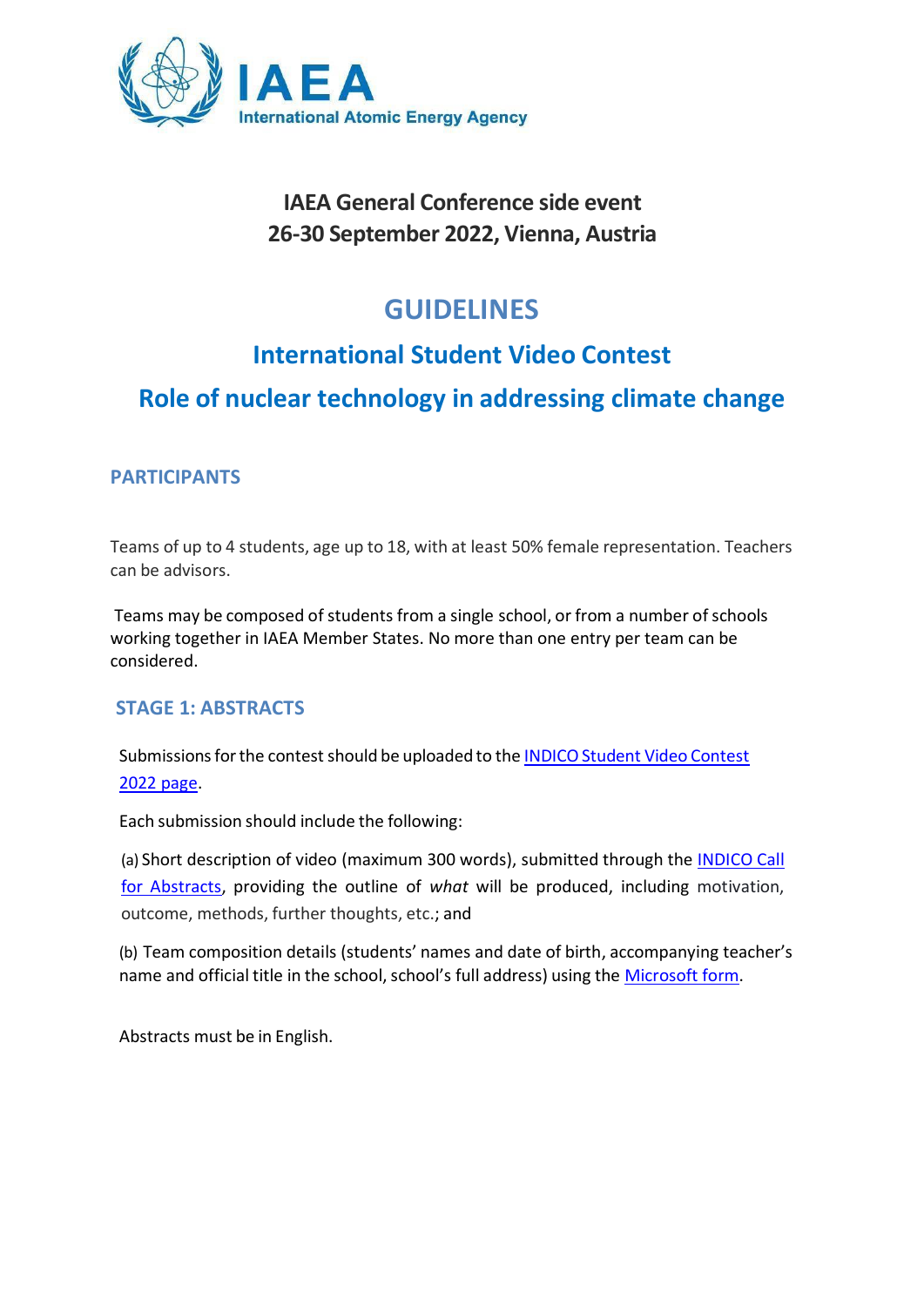The deadline for submission is **28 February 2022 midnight (CET)**. Applications submitted after this time will not be considered. Once an application has been submitted, it cannot be revised.

### **STAGE 2: DIGITAL MEDIA/VIDEOS**

Shortlisted participants will be informed about it by latest **23 March 2022** and should then submit a link to their videos in an e-mail address: [NKM-HRD2022@iaea.org r](mailto:NKM-HRD2022@iaea.org)ather than sending them attached.

The subject line of the e-mail should be: **[International Student Contest] Video (Team Name)**.

Each submission should be:

(a)

- Link to their videos (maximum 3 minutes)
- Videos can be shot with mobile phones in landscape mode
- Participants must upload all videos on YouTube by **30 April 2022 midnight (CET)**.
- Participants can also upload videos on multiple social media such as Facebook, Twitter, and hashtags can be used
- Videos in a language other than English must have English subtitles

(b) Free of copyrighted materials such as music, images and video clips that may violate or infringe upon the copyright of any other person or organization. It is the responsibility of the participants and not of the IAEA to ensure that all contents used in the project is free from copyright or that an appropriate copyright permission is obtained.

In addition, by submitting the project summary, participants agree to assign to the IAEA the copyright to publish the video on the IAEA website, social media and other platforms and certify that no other rights have been granted which could conflict with the right hereby given to the IAEA.

The deadline for submission is **30 April 2022 midnight (CET)**. Submissions received after this date will not be considered. Once the video has been submitted, there will be no opportunity to revise it. If an infringement of copyright is notified at any stage of the competition, the team will be immediately disqualified.

### **STAGE 3: FINALIST and WINNER SELECTION**

Five teams (composed of maximum four students and one accompanying teacher per team) selected by the jury for the finals will be informed about it by latest 20 May 2022. **All finalists will be given certificates and awards**.

#### **The five finalist videos will be presented during side event at the IAEA General Conference in Vienna and be given certificates and awards.**

The winner of the Student Video Contest will be selected at the General Conference side event by the jury.

#### **Prizes (for each team member):**

**1) 1st place – electric scooter**